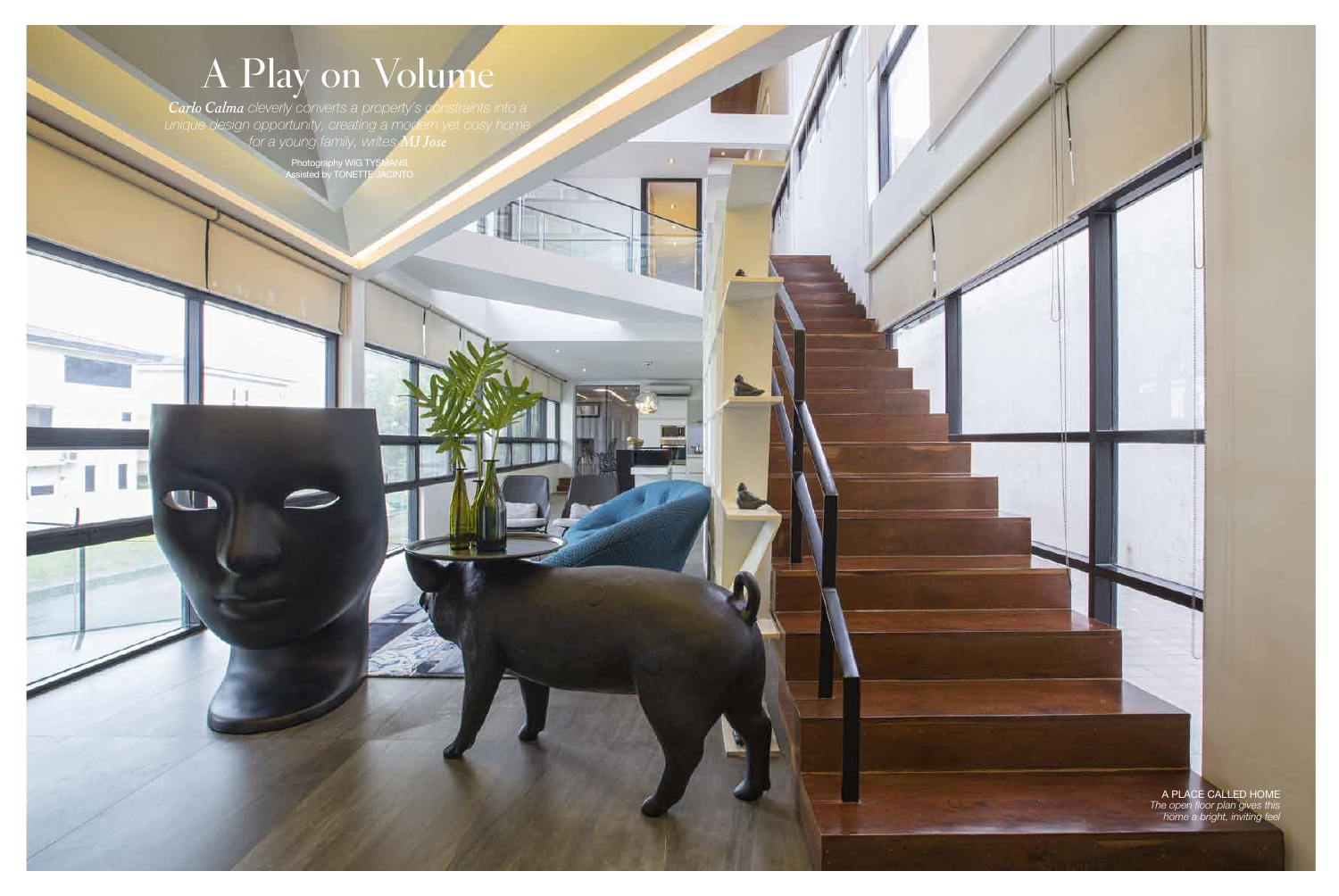





*The elevated dining space; (inset) The exterior features a pocket garden; (opposite) A bespoke bar defines the kitchen area*

ake a request for modern structure with free rein for artist-architect and Generation T alumnus Carlo Calma to experiment, and you may very well have

the makings of an elegant, out-of-the-box dream house. Dubbed by its creator as the "Envelope House," this McKinley Hill project paints a striking picture, spanning two lots with a long frontage. Home to a couple and their five small children, the structure bears a resemblance to a plane just about to take off—a nod to the man of the house, who is an airline pilot.

The façade is made of Laminam ceramic slabs—the thinnest and lightest architectural skin in the market—from Italy in a corten steel colour, representing the wood Feng Shui element as a nod of respect to the couple's beliefs. Calma also made use of moss green shingles on the exterior to add to the continuity concept, blurring the boundary

## **STARK SPARK**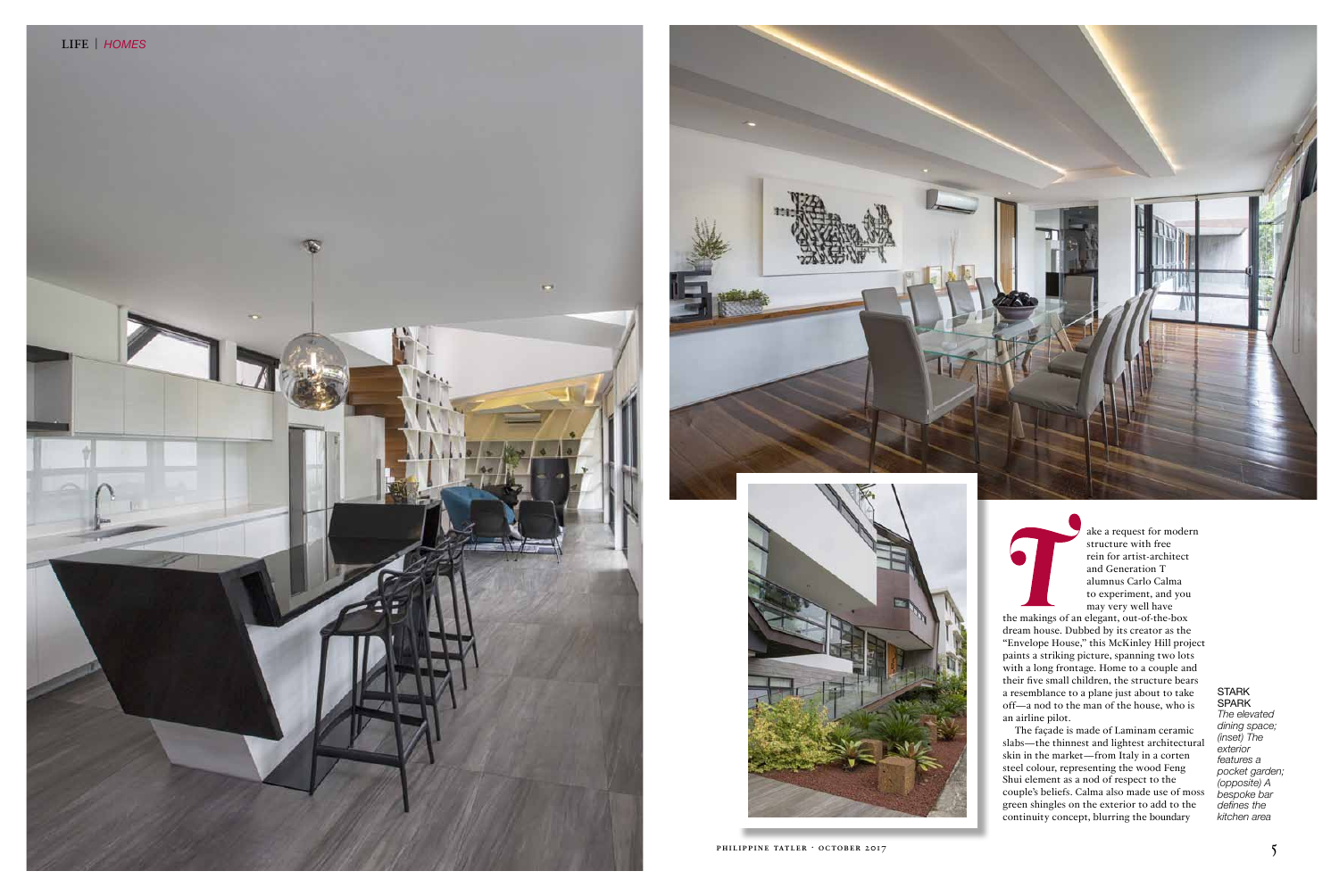between floor, wall, and roof. Another area of note is the position of the master's bedroom, which juts out slightly from the main structure, facing eastward. Below the ramp that allows one access to the main entrance is a minimalist pocket garden, featuring a mix of volcanic rocks and stone blocks, and two circular koi ponds.

**GREAT** heights *A Moooi chandelie accents a high ceiling; (opposite) A bridge leads to the master's bedroom; The guest bedroom*

philippine take the second contract of the second contract of the second contract of the second contract of the second contract of the second contract of the second contract of the second contract of the second contract of





"I made it a point to utilise to the design's advantage by constructing a ramp that leads up to the front door, injecting a bit of dramatic flair," says Calma. "The village has a ruling that homeowners' roofs have to be at a certain angle—about 15 to 35 degrees—so I used that very constraint as one of my design parametres. If you follow the ramp, it continues upward, wrapping around the roof all the way to the other side like a band. The core concept really is playing on the volume of the structure by





*Home to a couple and their five small children, the structure bears a resemblance to a plane just about to take off—a nod to the man of the house, who is an airline pilot*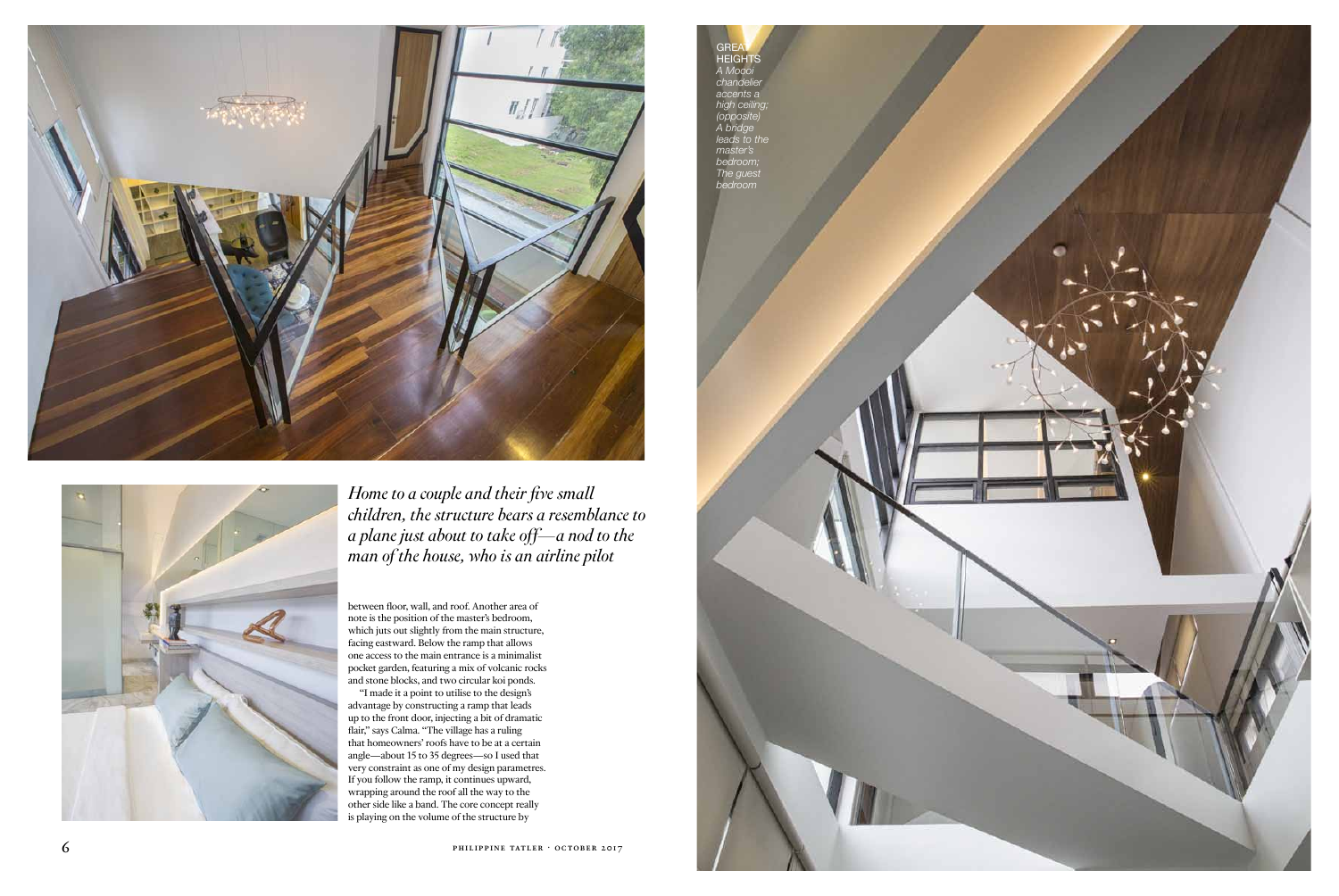in the **DETAILS** 

*(Clockwise from left) A geometric instalment marries both form and function; The pocket garden; An open air balcony dining space; (opposite) The front door; Shelves are lined with ceramic figures from Calma's factory*

addition at the request of the homeowners, who were looking for an additional safeguard for their children. True to Calma's design principles, the piece marries form and function.

The kitchen is stark and spacious, equipped with built-in countertops and storage spaces, and chairs and a pendant light from Kartell. The island-cum-bar is a Calma design that was realised by a local supplier. Separated from the main area by a glass door, the dining area is slightly elevated and furnished with chairs and a glass top table from Bo Concept. The highlight in this space is Calma's bespoke art piece, which adds an edgy touch.

The master's bedroom, home office, and a small storage area occupy the second

R & E Bourollec for Ligne Roset, known as a seat that provides optimum comfort, brings a welcome pop of colour to the space. Serving as a perfect accent is a Moooi carpet and a white centrepiece table. Two side chairs and a black Nemo Armchair from Driade—one of Calma's favourite pieces—provide additional seating. A focal point of interest is the pig from Moooi, which serves as both a side table and a conversation piece. While the glass windows allow for plenty of natural light, alcove lighting through geometric recesses in the ceiling illuminates the area in

the evenings.

White wooden bookshelves play host to winsome ceramic cacti and birds from the Calma family's factory. The shelving unit flanking the teak wood staircase was a later

visually enveloping it, hence my nickname for the house."

Large wooden double doors mounted with steel arrowheads lead to an open-plan living and kitchen area. A glance up reveals the high ceiling, from which a whimsical chandelier from Moooi drops, highlighting the geometry of the structure. Décor in the living room is kept to a minimum (the lady of the house good-naturedly points out that it is a challenge to have decorative pieces on display with young children running around), but this does not detract from the cosy feel of the set-up. The blue green Ploum sofa by







*"The core concept really is playing on the volume of the structure by visually enveloping it, hence my nickname for the house"*